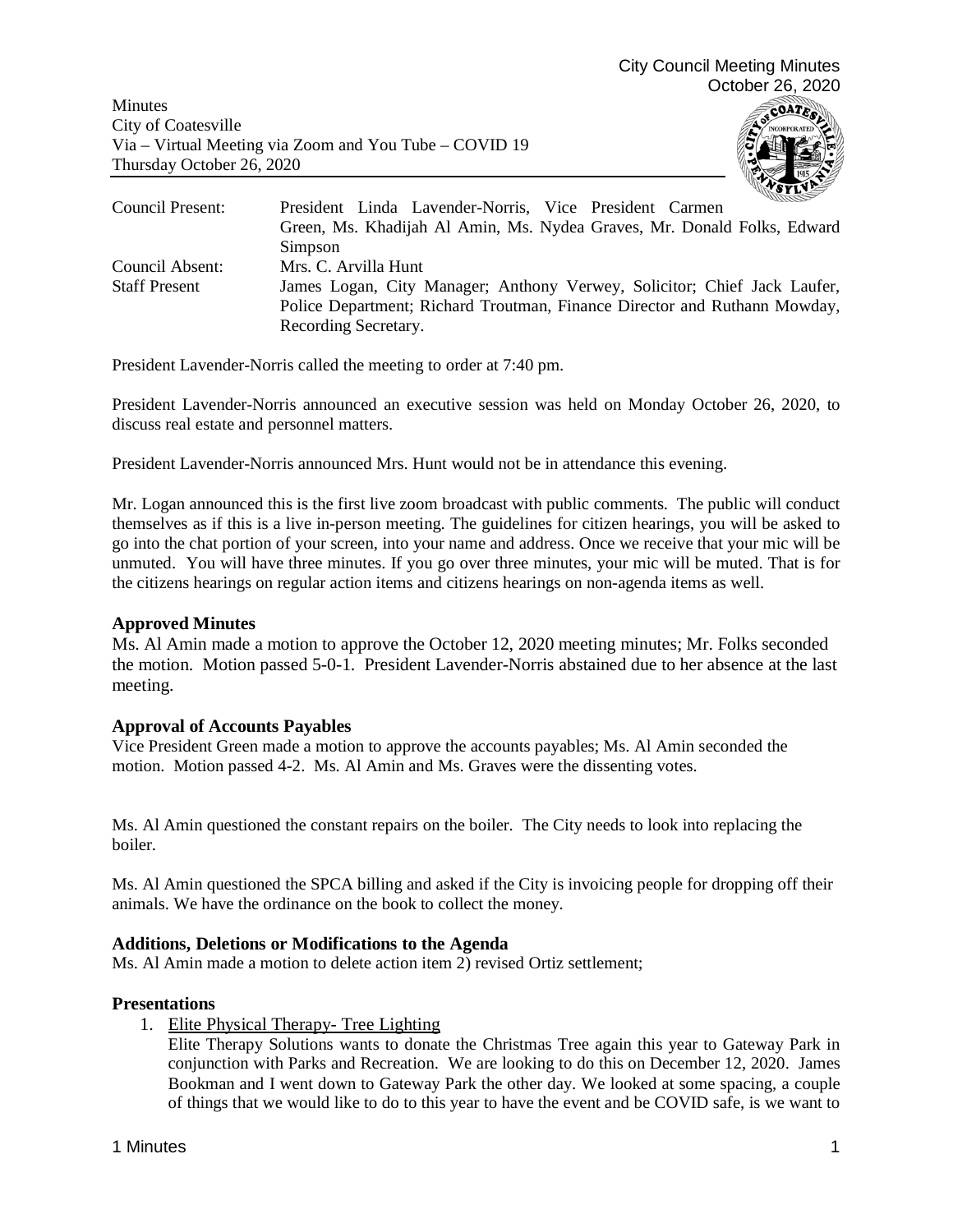be able to want to put the tree in a different location to get it out from underneath the wire so that it's safer. We want to paint basically like a 10-foot diameter square or 10-foot diameter circles and then use for anybody who's looking to participate in the tree lighting ceremony. This is the same health and safety plan that the high schools use. Basically, what that entails is for participants is a check-in center, masks mandatory, temperature, and then have a waiver with a sore throat, a fever, any contact, and basically all the essential components of the COVID checkins that everybody's using at the medical facilities and the high school. We weren't thinking about doing the Wonderland and the ornament component this year, but instead is using the blow-up movie screen. We have been talking with the Meister singers at the high school, and they said that they're more than willing to do their virtual Carolyn services. So that is basically as we're keeping people socially distant is have the Meister singers on the movie screen. So, we can have some caroling while we do this. We'd like to donate the tree. It's a four or \$500 donation to the city. We have all the decorations and stuff from last year. We'll get the tree. What I would need from the city is, last year we had one of the cherry pickers come down. So, it was a little bit easier to decorate. The decorating component and the breakdown component, that's really all I need from the city. Last year, David Terry came out and helped us set up and he did a wonderful job with it too. For all intent and purposes, very similar to last year. We want to stay very COVID conscious and safe, um, but basically provide the donation for the city and give us a little holiday cheer. I think last year; the guys came with the bucket truck to help out. And it was a wonderful event. It's beautiful. Thank you

# **Citizens Hearings – Regular Action Items Only (3 Minutes)**

Paul Evans, Coatesville Housing Association

Mr. Evans voiced his concerns regarding cronyism and votes before Council or RDA when special consideration is before them for a vote. He asked for the City Manager and City Solicitor to protect the residents of the City of Coatesville by considering the rules of the State Ethics Commission. He wished all developers and investors all the best in their endeavors.

Vice President Green made a motion to close citizens hearings' regular action items only; Ms. Al Amin seconded the motion. Motion passed 6-0.

# **Regular Action Items**

1. Receive and consider First Reading an Ordinance amending Ordinance no. 1186-2002, authorizing the City of Coatesville to enter into a commitment agreement to lend up to \$500,000.00 to the Downtown Revival Limited Partnership for an Urban Renewal Project subject to a Promissory Note and Mortgage and Security Agreement and conditional assignment of leases and rents to the City providing for the repayment of same in forty (40) years, to authorize the City of Coatesville to enter into a Subordination Agreement with Downtown Revival Limited Partnership to change the City of Coatesville's fourth priority junior mortgage to a second priority junior mortgage subject to any additional terms and conditions advantageous to the City of Coatesville

Vice President Green made a motion to approve First Reading an Ordinance amending Ordinance no. 1186-2002, authorizing the City of Coatesville to enter into a commitment agreement to lend up to \$500,000.00 to the Downtown Revival Limited Partnership for an Urban Renewal Project subject to a Promissory Note and Mortgage and Security Agreement and conditional assignment of leases and rents to the City providing for the repayment of same in forty (40) years, to authorize the City of Coatesville to enter into a Subordination Agreement with Downtown Revival Limited Partnership to change the City of Coatesville's fourth priority junior mortgage to a second priority junior mortgage subject to any additional terms and conditions advantageous to the City of Coatesville; Mr. Folks seconded the motion. Motion failed 3-3.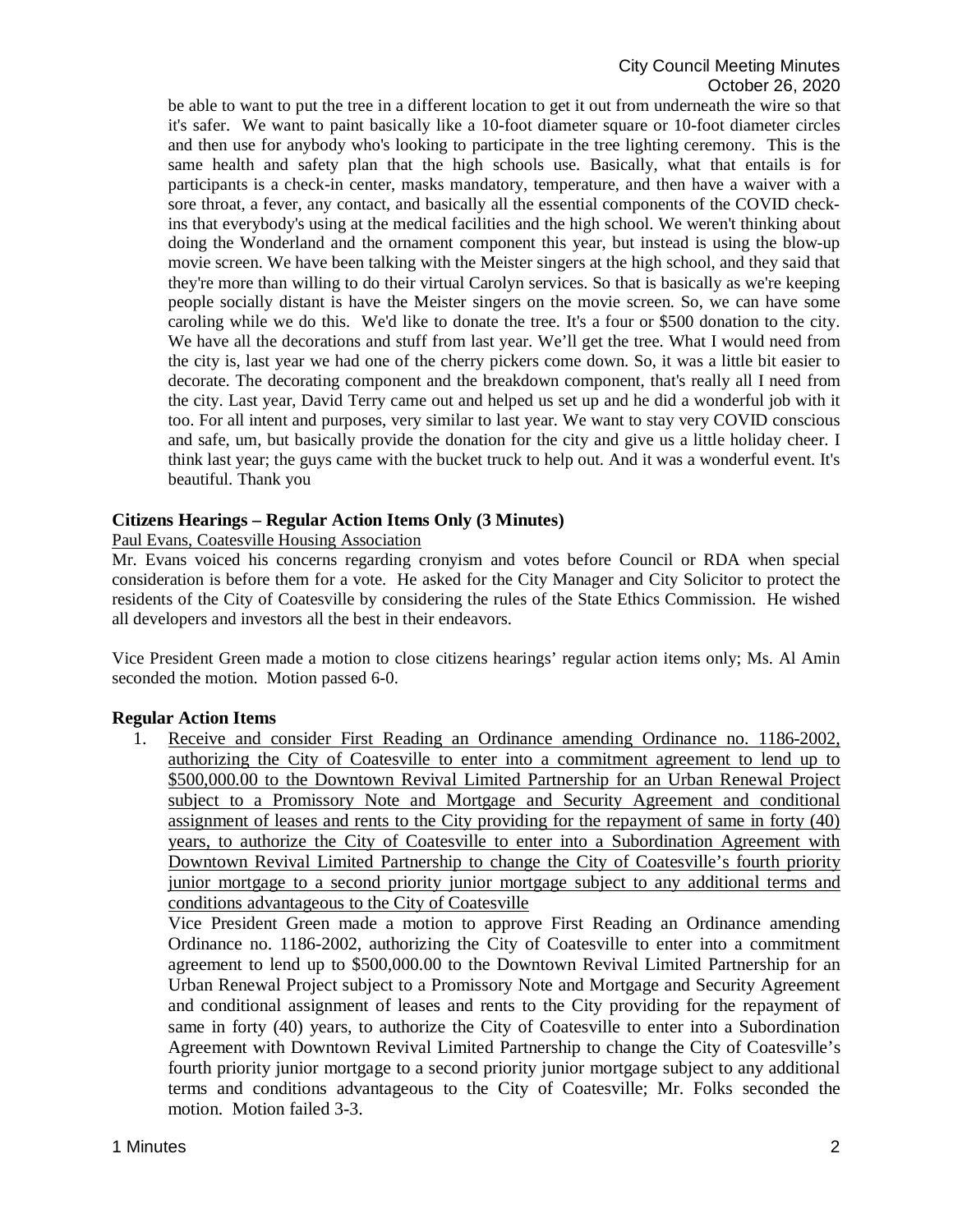Ms. Graves stated we don't need to take an economics class to know that with inflation money depreciates and receiving this payment, not at the sale of this property, but in 40 years, it's going to depreciate this half a million dollars that the city is owed, which is a lot of money to be depreciated. So, I would consider going forward with this deal to be a bad business decision on the city's behalf. And I believe that if we either demand that we get our payment back, or that's up to the person who is trying to get those properties to decide, but half a million dollars is a lot to take off the table.

Ms. Al Amin commented that any time you purchase properties, be it residential, commercial, you know, what mortgages are owed on the property. And, you know, you generally have a real estate agent and, or broker, some folks have attorneys involved, but whenever you go to the settlement table, mortgages that are due are to be paid. And I just believe that, with this deal too, our mortgage should be paid and the money should be paid at the table at time of settlement.

Vice President Green stated that she thought this is just a bad deal. However, I listened to the conflicts of interest and I just think that I don't really see the conflict of interest being a decision maker for me. The decision is just, it's a bad deal and, the lack of negotiation, the lack of the city's interests, being the forefront and most important thing. I think that this is a mortgage of \$500,000. This should not be extinguished and to put it off for another additional 40 years, this a bad business decision.

Mr. Simpson asked Mr. Verwey, as long as he does not have any direct financial interest or any financial gain from this, I mean, I'll admit that Mr. Wood and I do have a business relationship for an entirely different business that had nothing to do with that. And I have no financial interest or gain in anything to do with this transaction. So as long as I don't have any financial gain out of this, that I have a right to vote, right?

Mr. Verwey replied to Mr. Simpson, and looking at both the state ethics act and the city's ethics provisions, absent, a gain or benefit or advantage from the transaction or some type of direct financial benefit from the, the contract itself, which in this case is a subordination agreement where no money is changing hands. This does not qualify as a contract for services, goods, or anything else that would qualify under the provisions regarding conflicts. I do not believe you have a conflict of interest to vote on this particular matter.

President Lavender-Norris stated her comment would be to question my integrity because I serve on another board and I do not conduct business in the manner that Mr. Evans does is offensive to me. I have extended family and friends. There aren't very many people in the City of Coatesville that I'm not either a friend with or a family member of. So, it would be almost impossible for me not to have an acquaintance with those that are business people or not. Therefore, when I sit and make a decision and I vote, I don't vote for a friend or a family member in that manner that you're speaking up, I vote for the residents for the betterment and the good of the city.

2. Receive and consider conditional offers of employment for four part-time officers Mr. Folks made a motion to approve the conditional offers of employment for the four officers; Mr. Simpson seconded the motion. Motion postponed.

Ms. Al Amin made a motion to postpone the question of the conditional offers of employment of four part time officers until the next meeting; Ms. Graves seconded the motion. Motion to postpone passed 5-1. Mr. Simpson was the dissenting vote.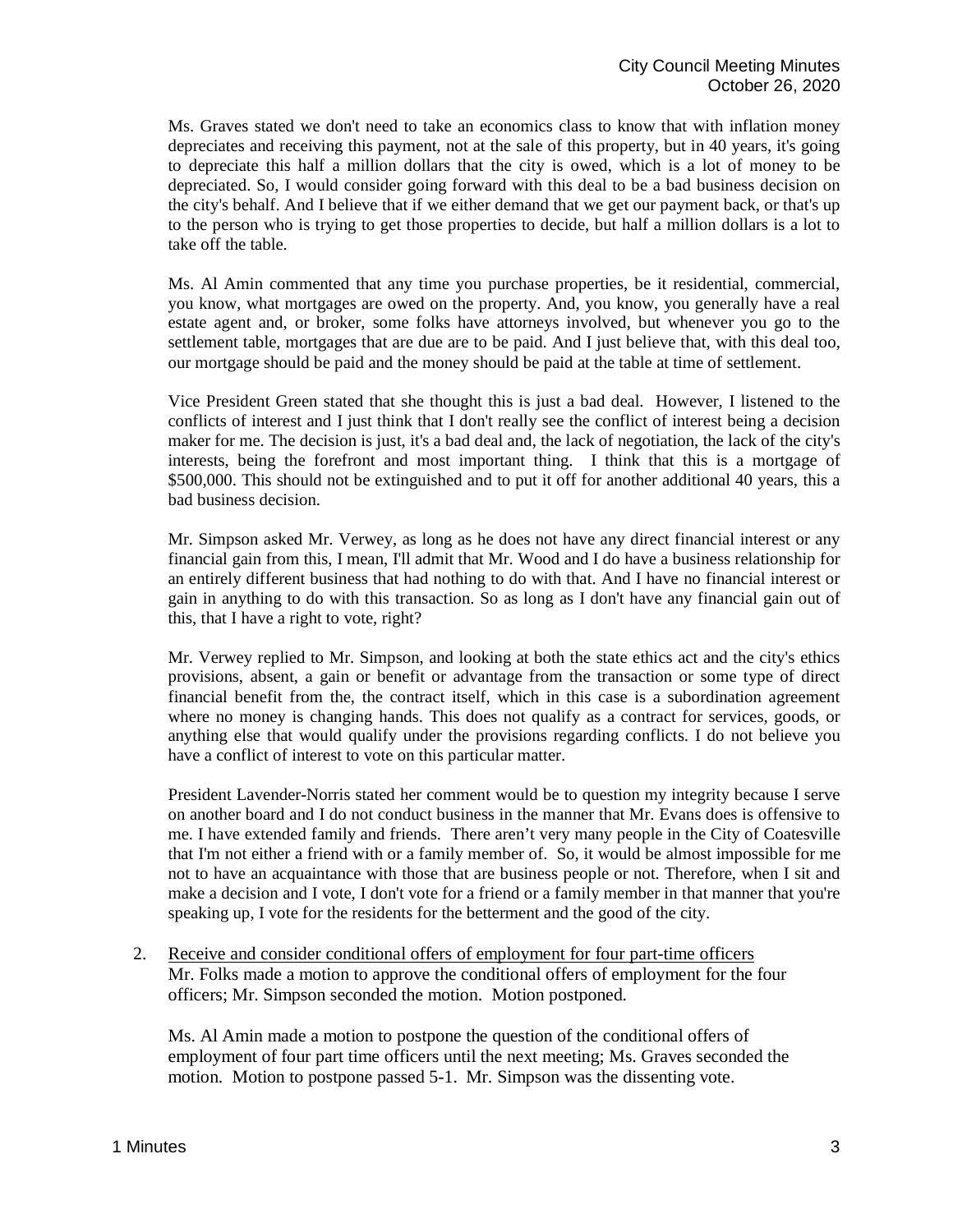Vice President Green stated we are in the process of putting together a budget. Is there a reason why this has to be done right now? And instead of, once we look at where we are in the budget. I just don't like this right at budget time until we've gotten the proposed budget.

Chief Laufer explained the department is currently down to five part-time officers who are available to fill shifts. We do have a current civil service list that's active for hiring part-time officers. That list was approved back on April 27th, by council, after being signed off by the civil service commission, and then on the same night of April 27th, we gave conditional employment that our first four on the list of those four, we only have one officer that's currently employed here with the city. He is one of the five that I spoke of initially. We are here before you tonight, just to simply get conditional offer of employment authorization for the six that are on the list, two of which are no longer interested. So, we're down to four, which will exhaust the current list. It is a long process to get them on board between the background, the psychological, the medical, it's a long process, and then to get them through training. It is well into next year before they would even be available to work shifts for us and, and fill in the schedule. That allows us to advertise for a new list, provide a new test, hopefully sometime to the end of January. That is our calendar, if you will, with regard to this. And that's why I bring up before council tonight, just because the process is somewhat cumbersome and it just allows us to continue to try to fill the vacancies that occur in our parttime officers staffing.

Vice President Green asked if there is a hardship if postponed until after our budget meeting, I would like to see what we're working with. I just would not like to decide on this at this particular time. I would just like to see what we're working with. Ms. Al Amin asked the Chief, when we approve those individuals from the civil service, we're just acknowledging that they made it through the civil service. We're not actually hiring them. I know we asked this every time, but you know, you always seem to make reference that you brought names before us and we approved them. And every time we approve them, that question is always asked. We're not approving for hire. We're just approving the names that passed the civil service tests. And I don't have to say we're just required to accept the list. That's all correct. We're just accepting the list. We're not saying we're hiring them, right?

Chief Laufer explained that is not correct. The list was accepted back on April, the 27th of this year, the list was accepted. Then we did immediately, at that time, we did conditional offers or employments to the first four, but one of which has been hired because the other three didn't make it through the process. So, basically, we asked council to do two things, One adopt a civil service list after it's been approved by the Civil Service Commission and that's the entirety of the list. In this particular case, there were 10 people on the list is scored high enough between the written and the oral to be considered for employment. So that's the first step and the second step is we come before council and ask for conditional offers of employment. In this case, we initially did four back on April 27th of those four, we managed to hire one after completing background, psychological medical, and so on. We only have one that's the completed the process. So out of the four, we only got one body to help fill the schedule. So, he was hired. When we give conditional offer of employment, assuming they pass the background, the psychological and a medical, then we onboard them and we begin their field training. That has been the process for the last eight years since we started the parttime officer program in 2013. And that's why we're here, I'm here before you tonight asking for conditional offers of employment from the last four on the list, which will exhaust the list. And we will begin their backgrounds to see if they're going to make it to the point where we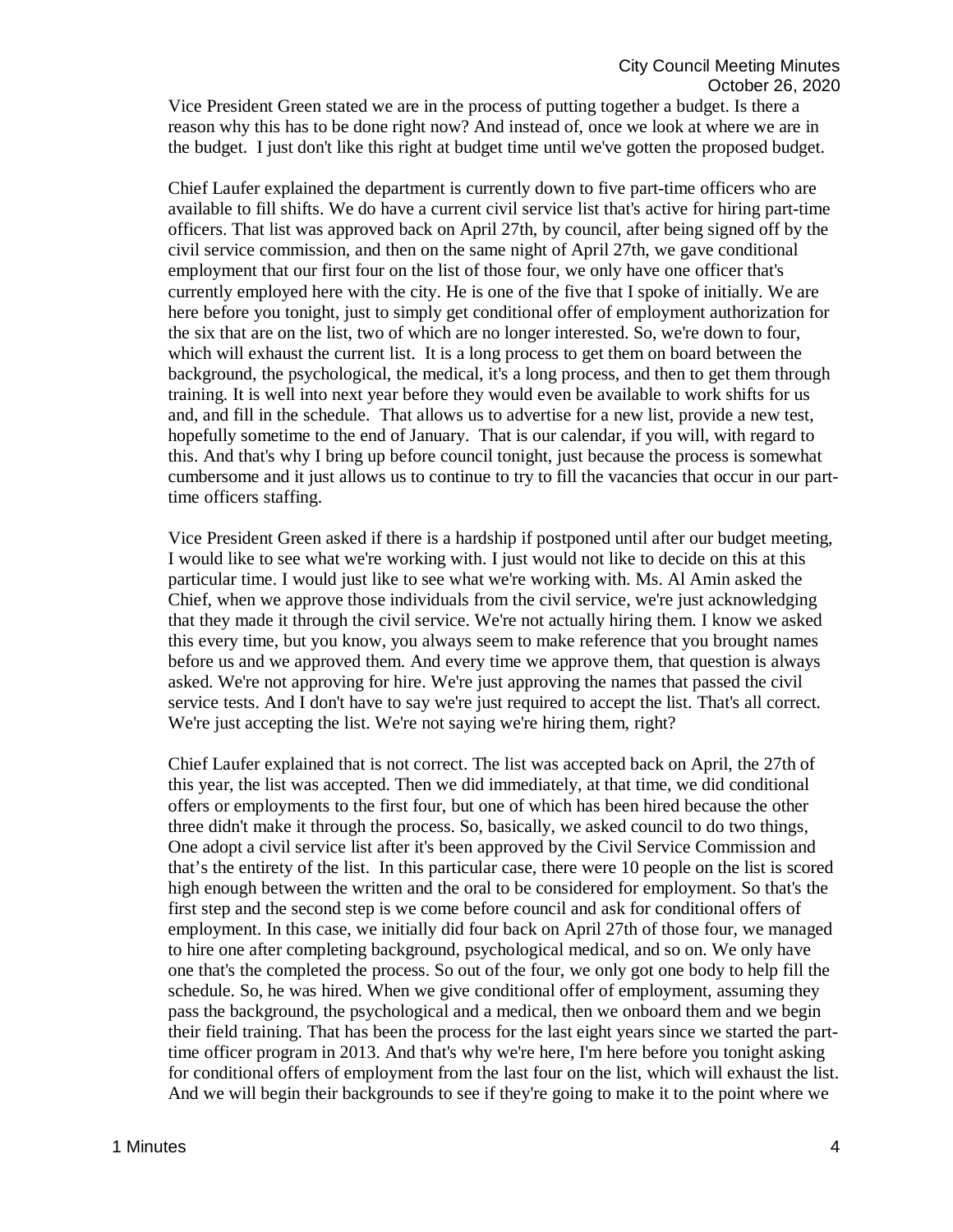can officially bring them on board.

Ms. Al Amin agreed with Councilwoman Green. We are just starting our budget season and we need to see where things stand. And you already said with training and different things, they would not start till next year anyway. I think that we really need to get through our budget season and see where our budget sets before we hire anybody else.

MS. Graves explained that after the last time she stated Council does not see any information about the background of these officers that were being asked to conditionally hire and the interests of our community safety. I think that we should be able to see something about these officers' backgrounds from records from previous departments and disciplinary records. Before we are asked to make an offer for conditional hire to people who are bringing into our community. Everyone has said, we are in the middle of allocating our budget. So this isn't the best time, but also don't want to forget the background check issue that we haven't quite yet resolved. Vice President Green asked Mr. Verwey, if he could you refresh everyone's memory on this, as far as them asking for background information that they're not entitled to. Mr. Verwey explained that he has been working with the Chief to revise a Civil Service Regulations to require additional background information by applicants on the front end, to basically, red flag, any potential problem applicants. That information would then generate a pre-investigation by the Chief before that person even gets through the civil service process. Assuming those regulations are adopted by civil service and approved by the city. Right now, those personnel records generally aren't provided as a matter of a recommendation by civil service and then a background check by the Chief of Police. Generally, individual council people aren't privy to personnel records. You wouldn't generally have access to some of that information anyway. You can legislate the, have the Chief provider report to you, he certainly could do that. As I had spoken to this the last time this came up, there is legislation has been adopted. That will be in effect and summer of next year, which would be about the time that you you'd be bringing your next set officers. But at this point, you certainly could talk about having an ordinance to direct the Chief to bring information regarding any negative information, but that should take place through the civil service commission process, which is designed to eliminate potential employees that are not qualified by virtue of failing a background check.

Vice President Green stated my question is clear and with that and I do trust the Chief's judgment when it comes to the background. But my question is that when we adopt received the list on April 27th or whatever that date was, it was to receive the list. And there's a process. Are you saying that we did both things the same time, because that was my question when we received the list. The list is received and accepted by council. That's the list of Civil Service has a process to test the applicants and gathering information on the applicants. And then once completed, they make a recommendation, they have a recommended list of these are the folks that are employable. Then the Chief, when he needs to increase his manpower comes to council, says, here's the list. Civil service commission has vetted. If you make an offer for employment, then he does an additional background check on those individuals. After we accept the list, the Chief comes back to us and says okay, from the list that we accepted, I'm going to hire one person or two people. It's not an automatic thing.

Chief Laufer explained the copy of the minutes from the April 27th meeting, show that we did do it as two different items. We did officially adopt the list as approved by civil service. And then we had a second action item just as we're here tonight. The second, you know, there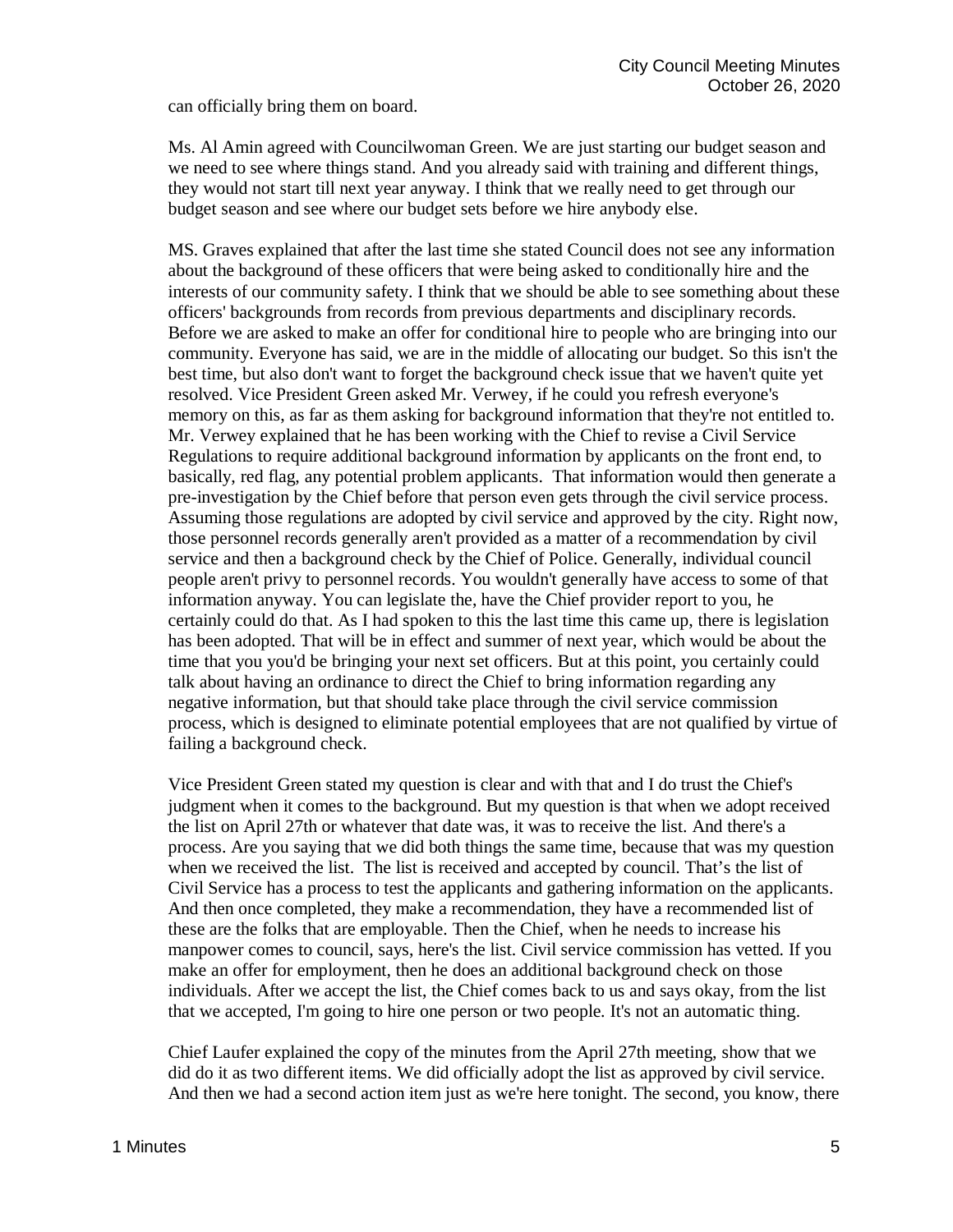was another additional item on the regular action items, and that was to receive and consider conditional offers of employment for four part-time officers for the police department. So we had two separate regular action items, one recognizing and approving the list as provided by civil service commission and then separate action item was the conditional offers of employment both on April 27th.

Vice President Green asked for the approval/denial to be moved until after the budget process.

Mr. Verwey suggested a subsidiary motion to postpone the question until the next regular meeting of city council. If that's Council Pleasure. Mr. Simpson asked for the subsidiary motion rules. The subsidiary motion comes under article five subsidiary motion, section 30, one of Robert's rules of order. Mr. Simpson asked for it to be read. President Green read a subsidiary motion is a type of motion by which a deliberative assembly deals directly with the main motion prior to, or instead of voting on the main motion itself. Each subsidiary motion ranks higher than the main motion and lowered, and the privilege moves and yields to applicable incidents, motions. Mr. Simpson state he could use this at any time. Anytime there's a motion out there and there's something I don't want to agree with at any time, I can just say, I want to make a subsidiary motion. And as long as it gets a second, we can shoot it down. Is that what you're telling me? Mr. Verwey stated if it's an appropriate subsidiary. Mr. Simpson said this is just like waiting for somebody to block a motion and a second, this is the way we're going to work. Then I'm going to continue to use this. Thank you. No, no, no, no more explanation, Mr. Verwey, just no more. President Lavender-Norris asked Mr. Verwey to finish his statement. I appreciate the information and I think it's good for the public to understand exactly where we are right now. Mr. Verwey explained that he is not trying to take a position one way or the other as to what council should do. I'm just really trying to inform council of its options in regard to how to address the motion. Council certainly could vote it. So, in any event it could be a straight up or down vote. If that's council's desire is attempting to provide council with information, because this is something we had addressed. I believe at our last meeting regarding a particular vote that was being taken. So, I had the information handy. Council may not recollect it, but I did remind them. This does not block the vote or eliminate the vote permanently. The purpose of the motion is to set a date certain to make sure that the matter is called for a vote at the next meeting, not only postpones it to the next meeting and the vote must be taken to the next meeting on this particular. Ms. Al Amin stated then we don't have the option to postpone it. It has to be voted on. That is correct and if we vote on it tonight approved or disapproved, that would be the end of it, correct. It wouldn't come on the next meeting. Mr. Verwey, if we physically voted on it tonight, and for some reason it didn't pass, then it wouldn't be postponed until the next meeting. It just would pass or fail. Is that, am I understanding that correct? Mr. Verwey answered, it would pass or fail and then it could be brought up at a subsequent meeting as a new agenda item.

Ms. Graves asked Mr. Verwey, did you say what had to be passed was an ordinance for the Chief to asks about these officers backgrounds? Is there any way you could, does that have to be a discussion item first or is there any way we can have that? Vice President Green explained that would have to be a discussion item first. Okay. Remember, Council Person Graves that the background information will not be given to us. We are not permitted to have them. So it's about the Chiefs agreeing to give us a report on the fact that he did the background. Chief Laufer explained that is part of the revision to the civil service that Mr. Verwey and him are working on. And we'll be putting before the Civil Service Commission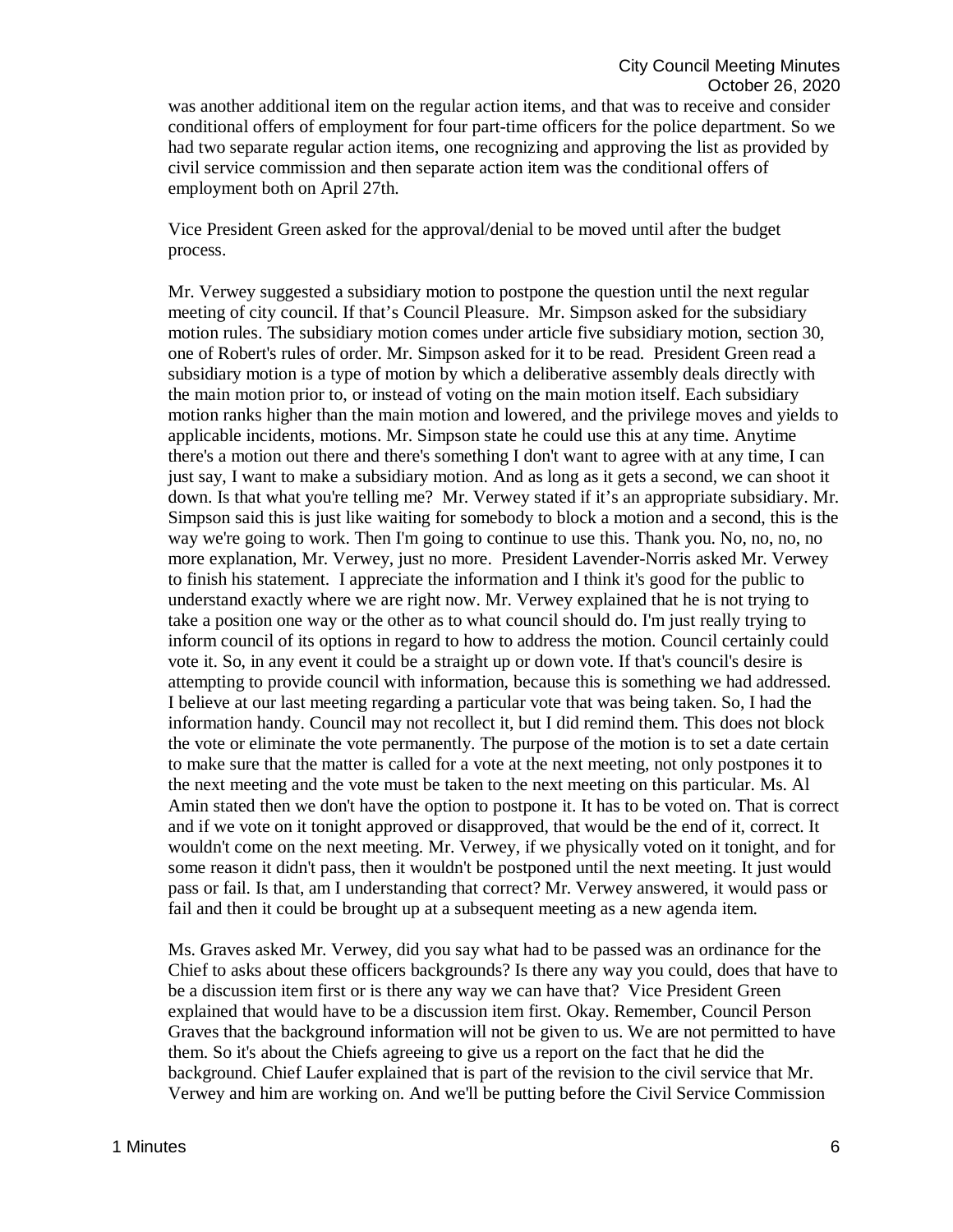Ms. Al Amin made a motion to close action items; Vice President Green seconded the motion. Motion passed 6-0.

*Mr. Simpson excused himself from the meeting at 8:41 pm.* 

# **Discussion Items**

1. Meeting Minutes

There was no discussion on meeting minutes

# **Reports**

1. Solicitor

Mr. Verwey announced he:

- worked with his colleague, Mr. Jefferson on a rather substantial right to know request. I believe that came in five parts. The requesting information required substantial time and effort to prepare a response to that.
- worked, as chief noted and discussed earlier on civil service regulations, trying to create language and additional provisions regarding background checks and investigations.
- worked on a personnel matter regarding some provisions of the Third-Class City Code as they are maybe applicable to the city.
- worked on grants from the DCNR, for our parks regarding certain deeds. The deeds are required for part of the grant process in order to obtain those grant funds from DCNR
- 2. City Manager

Mr. Logan announced his report this evening is fairly short because we had a meeting just recently. Just a few updates on the business and community updates, the work continues with TN Ward. The mobilized the construction on First and Second Avenue. Many of you who have driven throughout the city, probably see some sidewalk work that's been done. This work will be completed hopefully within the next two weeks provide that we have great weather. Work is also near if not completed on Diamond Street and the North Main Lot, in addition to that work continues on the South side, streetscape of Lincoln, and the bank lot, which that's pretty much receiving the work. That should be completed in November. Palmer Park, Cedarville Engineering, they should have an 80% design submission completed by next Friday. The review will follow, in addition to that, the building will follow for construction of pavilion in early spring. Onto the community update. There was a bypass premiere, that's the documentary that is, directed and produced by Sarah Alderman. The premiere was this past Saturday, Abdala Park. I was informed by its director and producer that the documentary was an overwhelming success. And I'm very proud of Ms. Sarah Alderman, for doing such a wonderful job on the documentary of this great city. We hope to see more of that in the coming months and years. Coatesville as many of you know has been looked at, most recently for filming. If you recall last year, we had HBO here, for a series, and we now have another project that's going on over in the Coatesville Area School District at the High School that's produced by LeBron James and Adam Sandler is a part of that particular production. Coatesville is getting some attention. Moving onto COVID, have you all have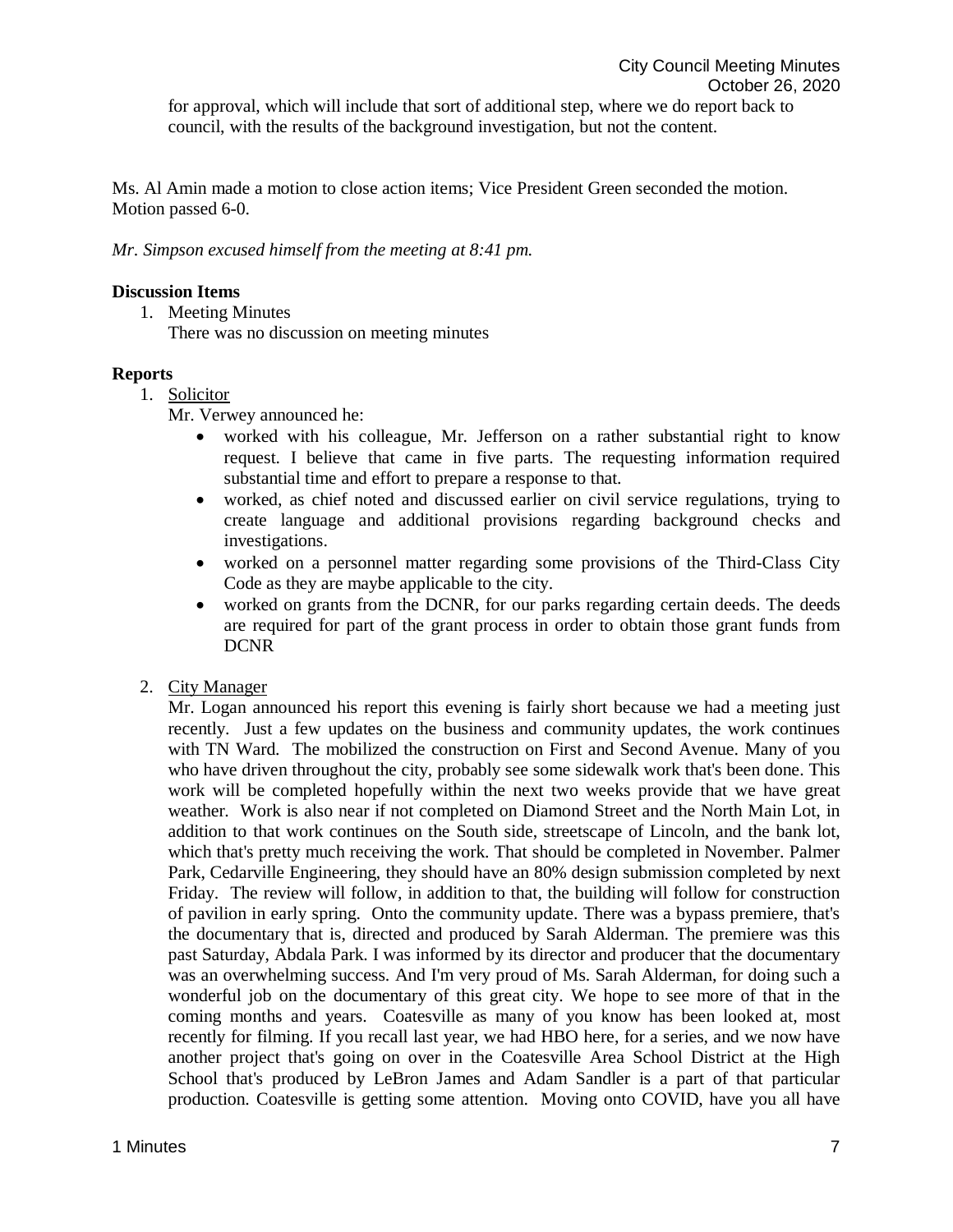been reading? If not, you've been listening to the national news. Our country is experiencing an uptake in COVID case. The severe protocol alone has been experiencing, a very severe uptake for up to 205 cases. Again, we look at being vigilant, everyone to wear masks, hand sanitizer, distance yourself when you can. As you heard earlier from Patrick from Elite Therapy, they are going to some greatness to make sure and ensure that people are going to be safe and social distance. So we appreciate that, but folks, you know, be smart about how you move about the community and if you can with Halloween coming up and Thanksgiving, you know, people are asked to maybe stay in some small parts, if you can, or just know the people, if you're going to be out visiting friends, I try to do it in a way that you are outside in that you are distancing yourself, that you can still have a great time doing that. Onto, testing sites, how we continue to have a test in available at the Lutheran Church of the Good Shepard on South 17th Avenue. They are there on Thursdays between the hours of 10:00 AM and 3:00 PM. For those of you who are planning to trick or treat, we do have on our website, guidelines for a healthy and safe trick or treat experience. Some of these guidelines are very creative. Mr. Logan announced that our fire chief, Chief Alderman will be leaving of the Coatesville Fire Department in January. He has served with the City since 1972. We are certainly going to miss him. He will be here until January.

Ms. Graves read a you tube comment form Tara Davis. Hello. My name is Tara Davis and I run the small rescue group called the Coatesville Community Cat Program. I'm interested in what the city plans to do to help address the major problem of stray cats. I would appreciate getting contacted about this major and heartbreaking issue taking place in Coatesville.

3. Finance Director

There was no financial director report at this time.

# **Citizens Hearings Non-Agenda Items Only (3 Minutes)**

Vice President Green made a motion to close citizens hearings on non-agenda items; Ms. Al Amin seconded the motion. Motion passed 5-0.

# **Special Events**

There were no special events at this time.

### **Council Comments**

Ms. Al Amin thanked everybody that joined us. I love it when the residents join. It actually gives them more understanding on what each of us are trying to do. I'd like to thank Chief Alderman for all his years of service and wish him a very happy retirement. Enjoy yourself! I'd like to remind everybody to please, please, please. COVID numbers are going up Coatesville acquired 13 more cases, 13 more positives, please make sure that you're wearing masks. Our cases are going up every day, safe distance, you know, just do what you can to keep yourself and your family protected. I'd like to remind everybody that next Tuesday is election day. So please make sure you make your voice heard by voting. And I just hope everybody has a good night. And thank you again all for coming.

Mr. Folks thanked everybody for joining us tonight. To echo Jackie, wear masks, social distancing. Friday was the first time I held one of my great-grandkids in six months. This COVID is for real. Please be careful with holiday time. I know you have plans to eat and drink, this year, slide back a little bit. Gary, I remember, you said you started out in Modena Fire Company years ago and you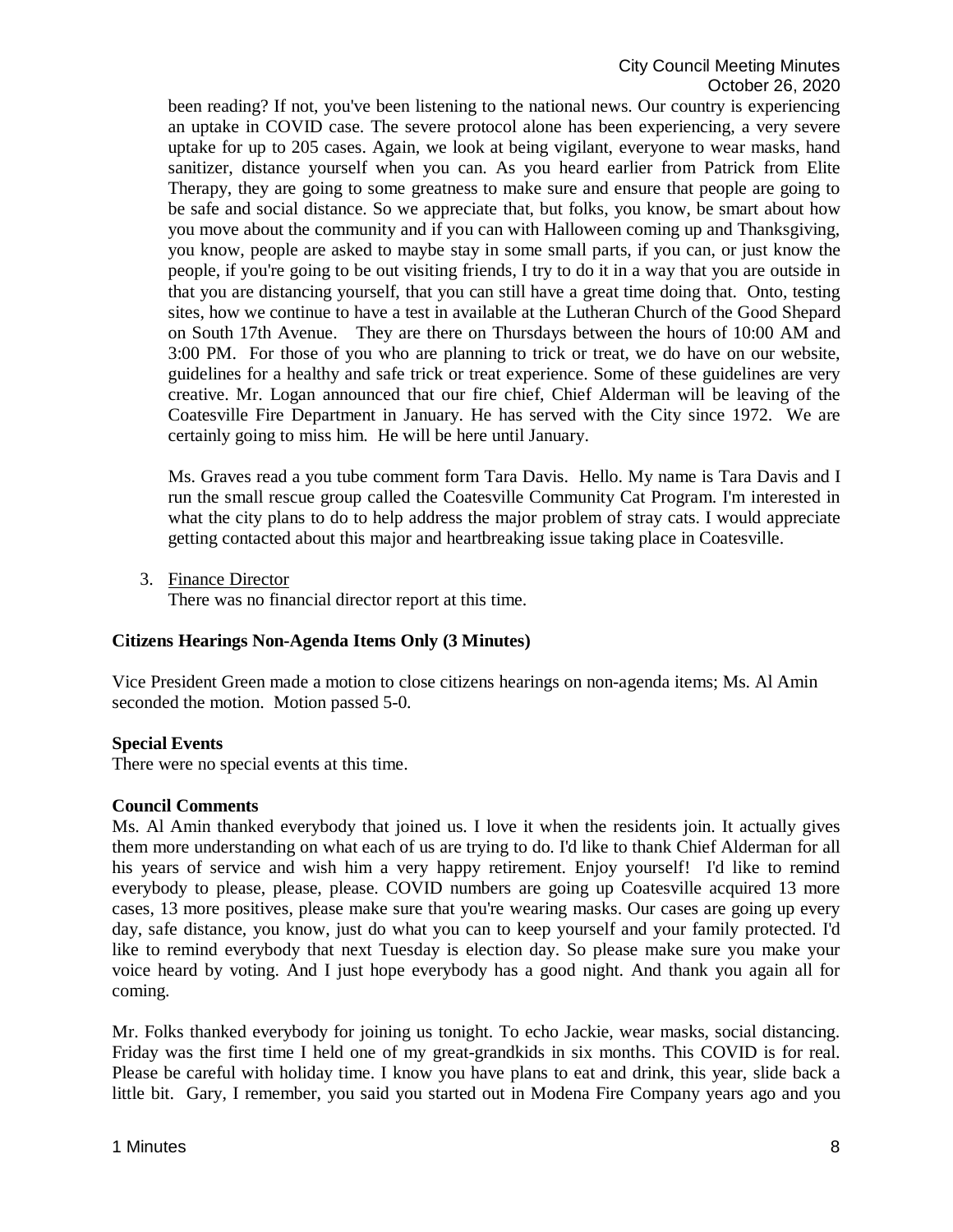stayed right here. So, I hope you enjoy your retirement because, boy, ain't nowhere to go, but just stay home, be safe and thank you for all your service. Don't forget to vote. Have a good night.

Ms. Graves thanked everybody for attending by YouTube. Thank you for all the people who attended the meeting. Thank you to everybody who is going to be really watching this meeting later. I would like to congratulate Sarah Alderman on our premier of bypass Coatesville. That was really great, and well appreciated by the entire community. I also thank you, Chief Alderman, for all the work that you've done with the fire department. Please enjoy your retirement. I would like to acknowledge, Mr. Dixon, and may his memory be a blessing to all the people who he helped and all the work that he's done in Coatesville. I would just want to echo what everyone else said about social distancing and continuing to wear a mask. And, I know that you want to celebrate with friends and family, especially as the holidays come up, just do so in a safe manner. Importantly, make sure you vote on November 3<sup>rd</sup> not only should you vote, but encourage all the in your household to vote, text all your friends and make sure they vote because our voices are strong and we're powerful when we go together. So, thank you everybody and make sure you vote on November 3rd and have an extremely good night.

Vice President Green Yes. I have a couple of things. Mr. Logan, if we could look into the fidelity contracting, I guess they're the contractor that's doing the work for Pennsylvania American on 12th and Olive. There is a couple of issues, like you're taking the sidewalks up when I know that they're going to replace them when they're done putting whatever they're doing there. However, their trucks are damaging curb lines all throughout the block. And I just want to make sure that they fix those, and fix other sidewalks that are not being dug up. They're doing some damage to work. It is a little sloppy over there on some of the curves and the sidewalks. The other problem with it is, they're leaving their vehicles now and the cat vehicles that residents don't mind, but they're leaving great big dump trucks parked all over the street there all weekend long, which takes up all the parking. I'm not sure why they would need to leave those big dump trucks on site, and it's not just one it's several and they take up all the parking for the whole entire weekend. If we could just reach out to them to ensure that they're going to clean up what they're messing up aside from, you know, what the contract calls for. The other thing that's being affected, which we did get fixed is the trash pickup because of the equipment and all the stuff that the trash vehicles can't get for those that have pickups on the front, the one resident had not had their trash picked up for four weeks. We did get that resolved with the Eagle pickup. But, I just want to make sure that they're doing this contract for PA American, that they are not doing damage unnecessarily on that block to curbs and sidewalks, because there's some of them that look really bad. The other thing is, I just want to wish Gary well on his retirement and thank him so much for his service to the city. He has been with us, since I've been on council, and I'm very proud to have known him in that respect. I just want to also say to the family of Ellwood Dixon, are our condolences to you al. Mr. Dixon is an icon when it comes to community activism in and around the city of Coatesville. Mr. Dixon stood tall with the union and working with the school district, with the maintenance men there at the school. Mr. Dixon, I remember I worked with him on the Edmund Dell campaign. Mr. Dixon was a fighter. He did a lot for the community and he worked very, very hard at what he did. Anyone who had anything, regardless of how small or how large, if he felt that injustice was done, he was right there to fight that fight. And I just want to acknowledge him in the legacy that he leaves in his memory. And I want to thank everyone for attending the meeting tonight. I hope that you heard some things and clarify some things, and we just appreciate you all. Thank you. Good night.

President Lavender-Norris echoed her colleagues' comments. I missed the last meeting, so I didn't have the opportunity, to congratulate Sergeant Ollis. I would like to congratulate him for being